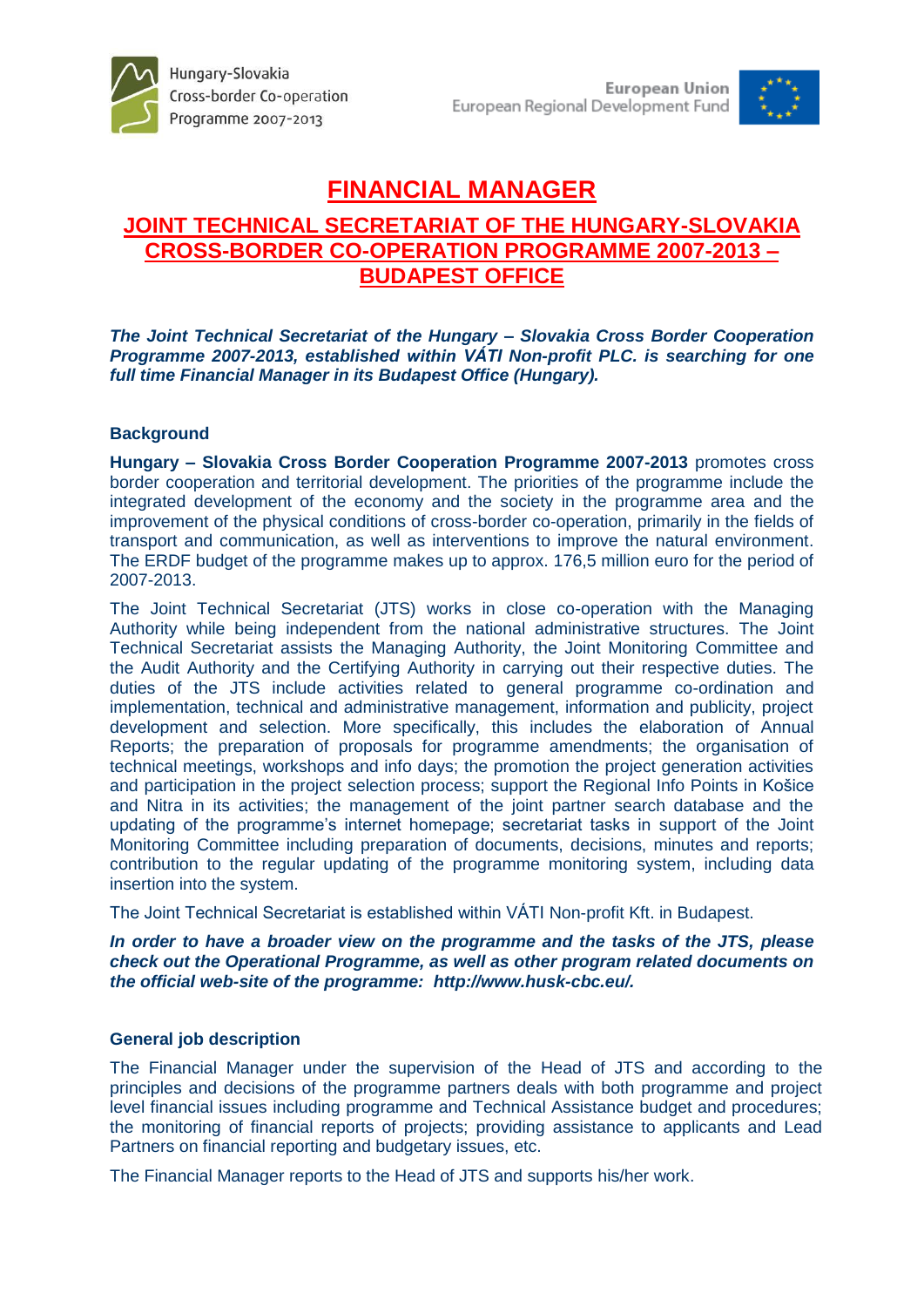### *Tasks and responsibilities*

- Constantly update, manage, disseminate financial information on the programme and report to the Joint Monitoring Committee, the Task Force, the Managing Authority/National Authority the Certifying Authority and the Audit Authority;
- Prepare decisions of the Joint Monitoring Committee with regard to programme budgetary issues;
- Support the development and operation of the programme monitoring system as well as provide appropriate input into the system, in order to allow financial monitoring at programme level;
- Participate at the meetings of the Group of Auditors and manage/contribute to the organization of these meetings;
- Monitor financial flows and use of programme funds;
- Support the management and follow-up of Technical Assistance budget;
- Participate in the development of the audit trail as well as financial implementation guidelines (e.g. definition of internal rules for the review of financial progress);
- Co-ordinate the control activities at programme level, organize and manage the meetings of the working group of the controllers;
- Fulfil other administrative tasks with relevance to financial procedures and activities (e.g. answering to queries by programme partners, contributing to the Annual Implementation Reports, etc.).
- Provide assistance and advice to individual applicants in the development of their project: guidance from a financial point of view (eligibility of expenditure/planning of the budget, financial reporting, etc.);
- Contribute to information events and other programme support activities (e.g. presentation of eligibility rules and financial procedures).
- Participates in the financial parts of the project assessment procedures ;
- Contribute to the preparation of evaluation reports and financial statistics (e.g. for the Joint Monitoring Committee).
- Keeps evidence of the amounts unduly paid to be recovered;
- Provides all necessary information to the Certifying Authority on the procedures and verifications carried out in relation to expenditure for the purpose of certification;
- Participates in the follow-up of project implementation: liaison with Lead Beneficiaries, verification of eligible expenditures, processing of project payment claims;
- Continuously monitors project implementation (e.g. by reviewing and analysing financial and progress reports), providing solutions to practical problems (advise Lead Partner if financial progress is off-schedule, if budget reallocations or modifications become necessary, etc).

#### *Employment criteria*

- Relevant university or college degree (preferably in economics or finances);
- Minimum 3 years proved experience in EU financial project or programme management (preferably Structural Funds, INTERREG, Pre-Accession Funds);
- **Filuent in spoken and written English, as well as in Slovakian and/or Hungarian;**
- **Excellent computer literacy;**
- Ambition to work in an international environment with different administrative traditions;
- **Willingness to travel:**